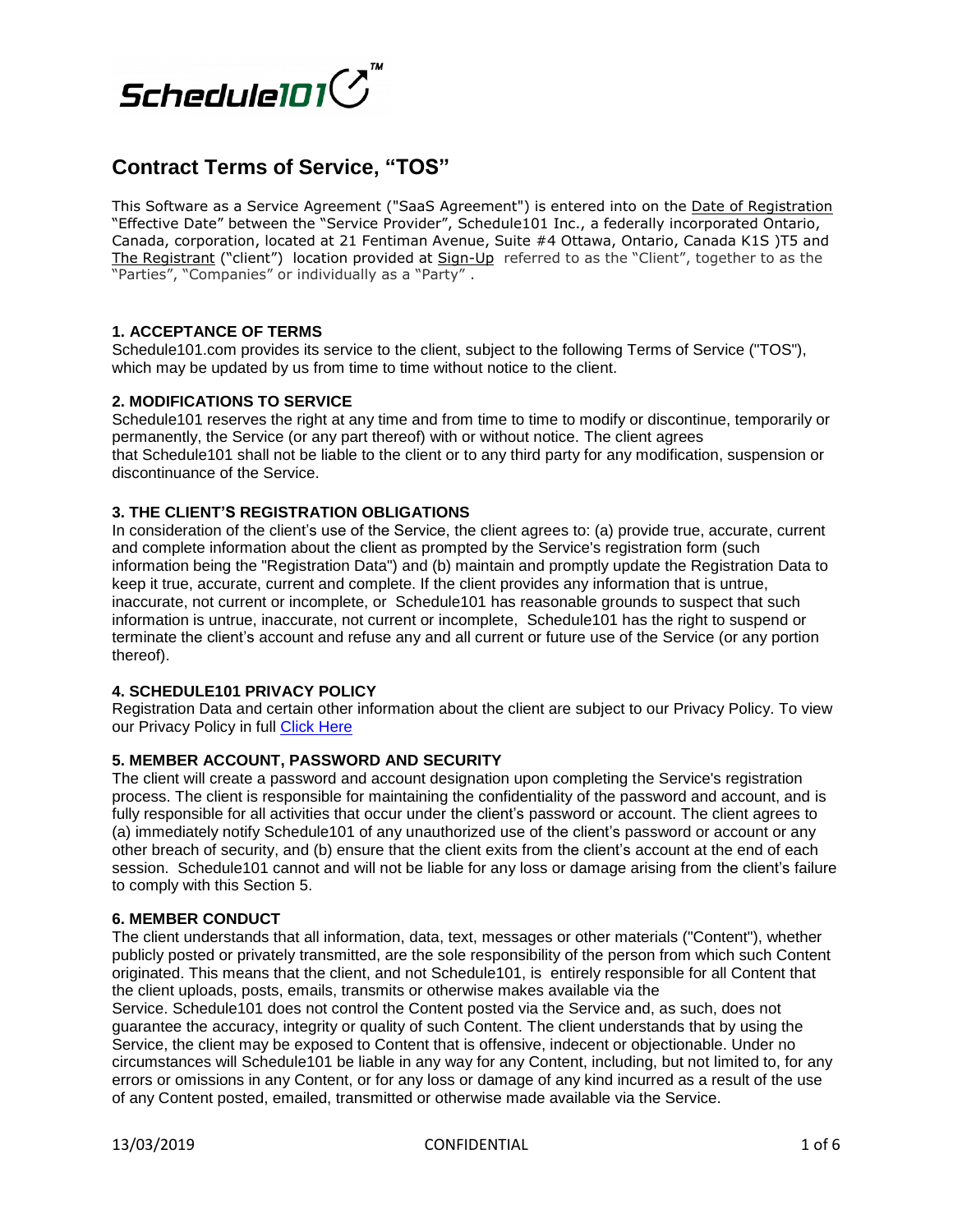

#### **The client agrees to not use the Service to:**

- a. upload, post, email, transmit or otherwise make available any Content that is unlawful, harmful, threatening, abusive, harassing, defamatory, vulgar, obscene, libelous, invasive of another's privacy, hateful, or racially, ethnically or otherwise objectionable;
- b. harm minors in any way;
- c. impersonate any person or entity or falsely state or otherwise misrepresent the client's affiliation with a person or entity;
- d. forge headers or otherwise manipulate identifiers in order to disguise the origin of any Content transmitted through the Service;
- e. upload, post, email, transmit or otherwise make available any Content that the client does not have a right to make available under any law or under contractual or fiduciary relationships (such as inside information, proprietary and confidential information learned or disclosed as part of employment relationships or under nondisclosure agreements);
- f. upload, post, email, transmit or otherwise make available any Content that infringes any patent, trademark, trade secret, copyright or other proprietary rights ("Rights") of any party;
- g. upload, post, email, transmit or otherwise make available any unsolicited or unauthorized advertising, promotional materials, "junk mail," "spam," "chain letters," "pyramid schemes," or any other form of solicitation, except in those areas (such as shopping rooms) that are designated for such purpose;
- h. upload, post, email, transmit or otherwise make available any material that contains software viruses or any other computer code, files or programs designed to interrupt, destroy or limit the functionality of any computer software or hardware or telecommunications equipment;
- i. disrupt the normal flow of dialogue, cause a screen to "scroll" faster than other users of the Service are able to type, or otherwise act in a manner that negatively affects other users' ability to engage in real time exchanges;
- j. interfere with or disrupt the Service or servers or networks connected to the Service, or disobey any requirements, procedures, policies or regulations of networks connected to the Service;
- k. intentionally or unintentionally violate any applicable local, state, national or international law,
- l. "stalk" or otherwise harass another; or
- m. collect or store personal data about other users

The client acknowledges and agrees that Schedule101 may preserve Content and may also disclose Content if required to do so by law or in the good faith belief that such preservation or disclosure is reasonably necessary to: (a) comply with legal process; (b) enforce the TOS; (c) respond to claims that any Content violates the rights of third-parties; or (d) protect the rights, property, or personal safety of Schedule101, its users and the public.

The client understands that the technical processing and transmission of the Service, including the client's Content, may involve (a) transmissions over various networks; and (b) changes to conform and adapt to technical requirements of connecting networks or devices.

## **7. SPECIAL ADMONITIONS FOR INTERNATIONAL USE**

Recognizing the global nature of the Internet, the client agrees to comply with all local rules regarding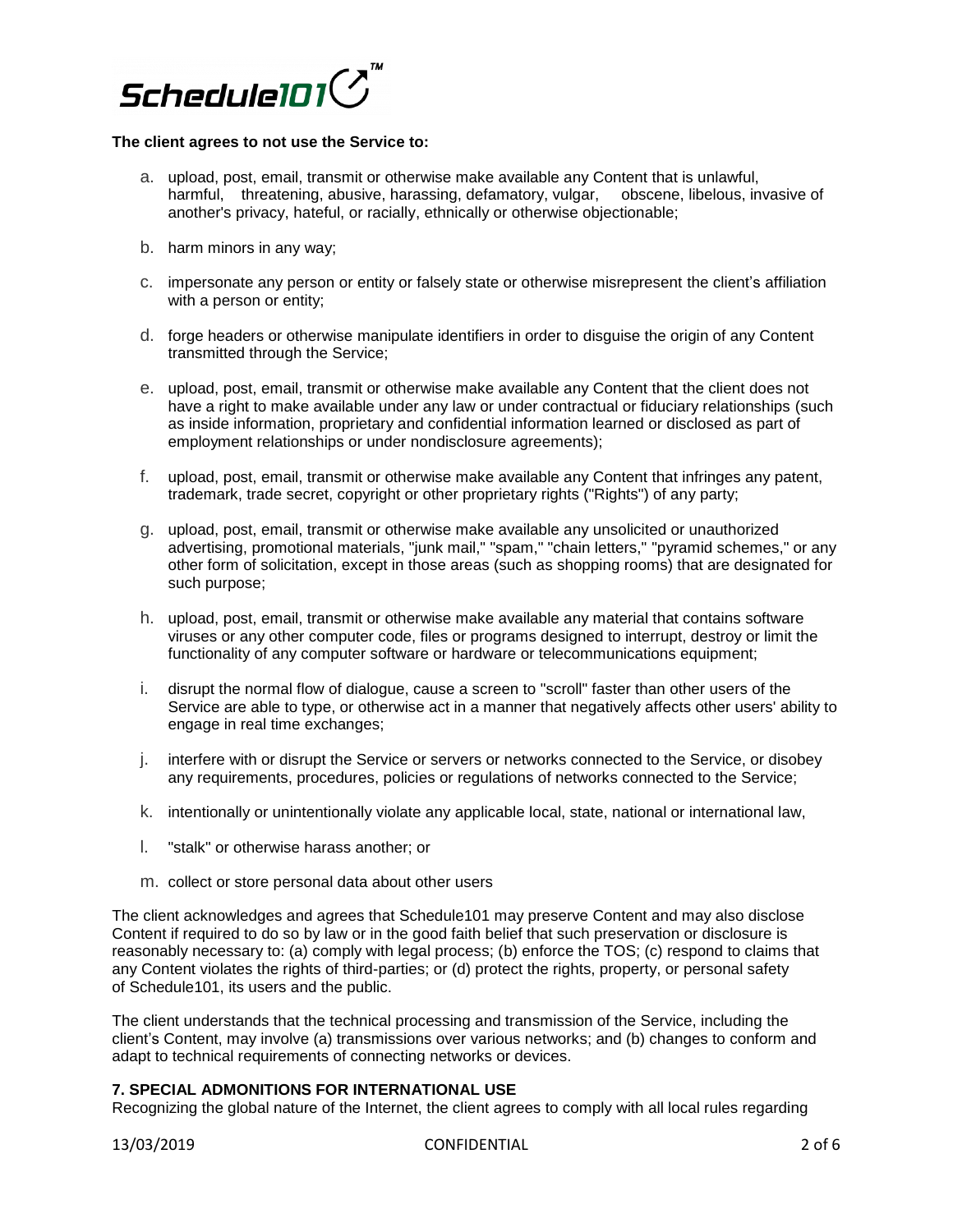

regarding the transmission of technical data exported from the United States or the country in which the client resides.

#### **8. INDEMNITY**

The client agrees to indemnify and hold Schedule101, and its subsidiaries, affiliates, officers, agents, cobranders or other partners, and employees, harmless from any claim or demand, including reasonable attorneys' fees, made by any third party due to or arising out of Content the client submits, posts, transmits or makes available through the Service, the client's use of the Service, the client's connection to the Service, the client's violation of the TOS, or the client's violation of any rights of another.

#### **9. NO RESALE OF SERVICE**

The client agrees not to reproduce, duplicate, copy, sell, resell or exploit for any commercial purposes, any portion of the Service, use of the Service, or access to the Service.

#### **10. GENERAL PRACTICES REGARDING USE AND STORAGE**

The client acknowledges that Schedule101 may establish general practices and limits concerning use of the Service, including without limitation the maximum number of days that messages, schedules or other uploaded Content will be retained by the Service, the maximum number of messages that may be sent from or received by an account on the Service, the maximum size of any message that may be sent from or received by an account on the Service, the maximum disk space that will be allotted on Schedule101's servers on the client's behalf, and the maximum number of times (and the maximum duration for which) the client may access the Service in a given period of time. The client agrees that Schedule101 has no responsibility or liability for the deletion or failure to store any messages and other communications or other Content maintained or transmitted by the Service. The client acknowledges that Schedule101 reserves the right to change these general practices and limits at any time, in its sole discretion, with or without notice.

## **11. DESCRIPTION OF SERVICE**

Schedule101 currently provides users with access to on-line resources, including various online scheduling abilities, (the "Service"). Unless explicitly stated otherwise, any new features that change or enhance the current Service, including the release of new Schedule101 properties, shall be subject to the TOS. The "Service" will be considered a "lifetime membership". The life of the membership in its duration will be considered ten (10) years or more. Schedule101 will not assume responsibility to maintain or provide service beyond ten (10) years. The client understands and agrees that the Service is provided "AS-IS" and that Schedule101 assumes no responsibility for the timeliness, deletion, mis-delivery or failure to store any user communications, data entry or personalization settings.

In order to use the Service, the client must obtain access to the World Wide Web, and pay any maintenance fees associated with such access. In addition, the client must provide all equipment necessary to make such connection to the World Wide Web, including a computer and modem or other access device.

#### **12. TERMINATION**

The client agrees that Schedule101, in its sole discretion, may terminate the client's password, account (or any part thereof) or use of the Service, and remove and discard any Content within the Service, for any reason, including, without limitation, if Schedule101 believes that the client has violated or acted inconsistently with the letter or spirit of the TOS, Schedule101 may also at its sole discretion and at any time discontinue providing the Service, or any part thereof, with or without notice. The client agrees that any termination of the client's access to the Service under any provision of this TOS may be effected without prior notice, and acknowledge and agree that Schedule101 may immediately deactivate or delete the client's account and all related information and files in the client's account and/or bar any further access to such files or the Service. Further, the client agrees that Schedule101 shall not be liable to the client or any third-party for any termination of the client's access to the Service.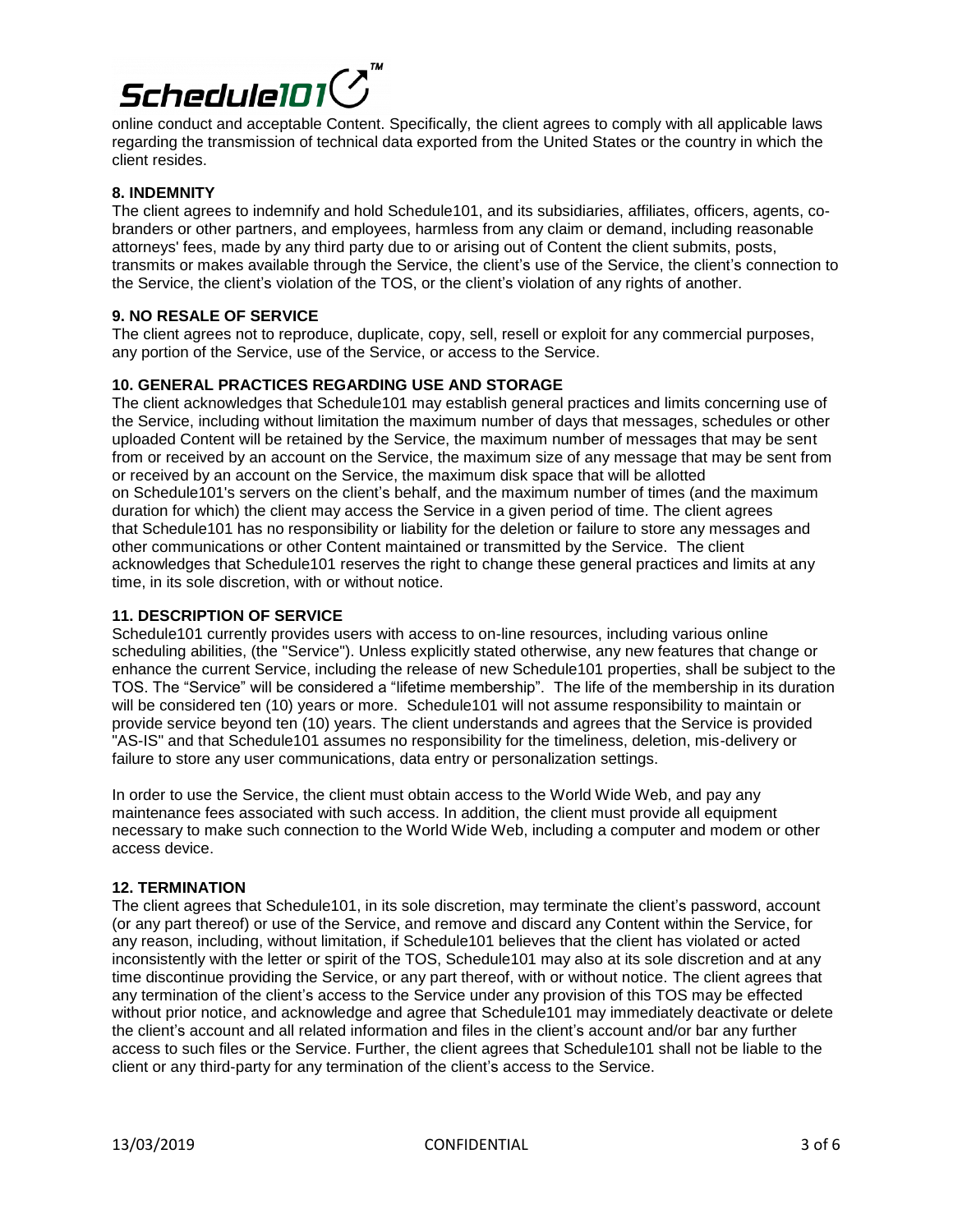

## **13. LINKS**

The Service may provide, or third parties may provide, links to other World Wide Web sites or resources. Because Schedule101 has no control over such sites and resources, the client acknowledges and agrees that Schedule101 is not responsible for the availability of such external sites or resources, and does not endorse and is not responsible or liable for any Content, advertising, products, or other materials on or available from such sites or resources. The client further acknowledges and agrees that Schedule101 shall not be responsible or liable, directly or indirectly, for any damage or loss caused or alleged to be caused by or in connection with use of or reliance on any such Content, goods or services available on or through any such site or resource.

## **14. SCHEDULE101 PROPRIETARY RIGHTS**

The client acknowledges and agrees that the Service and any necessary software used in connection with the Service ("Software") contains proprietary and confidential information that is protected by applicable intellectual property and other laws. The client further acknowledges and agrees that Content presented to the client through the Service is protected by copyrights, trademarks, service marks, patents or other proprietary rights and laws. Except as expressly authorized by Schedule101 or advertisers, the client agrees not to modify, rent, lease, loan, sell, distribute or create derivative works based on the Service or the Software, in whole or in part.

Schedule101 grants members a personal, non-transferable and non-exclusive right and license to use the object code of its Software on a single computer; provided that the client does not (and does not allow any third party to) copy, modify, create a derivative work of, reverse engineer, reverse assemble or otherwise attempt to discover any source code, sell, assign, sub-license, grant a security interest in or otherwise transfer any right in the Software. The client agrees not to modify the Software in any manner or form, or to use modified versions of the Software, including (without limitation) for the purpose of obtaining unauthorized access to the Service. The client agrees not to access the Service by any means other than through the interface that is provided by Schedule101 for use in accessing the Service.

## **15. DISCLAIMER OF WARRANTIES AND NON-INFRINGEMENT**.

THE CLIENT EXPRESSLY UNDERSTANDS AND AGREES THAT:

- A. THE CLIENT'S USE OF THE SERVICE IS AT THE CLIENT'S SOLE RISK. THE SERVICE IS PROVIDED ON AN "AS IS" AND "AS AVAILABLE" BASIS. SCHEDULE101 EXPRESSLY DISCLAIMS ALL WARRANTIES OF ANY KIND, WHETHER EXPRESS OR IMPLIED, INCLUDING, BUT NOT LIMITED TO THE IMPLIED WARRANTIES OF MERCHANTABILITY, FITNESS FOR A PARTICULAR PURPOSE AND NON-INFRINGEMENT.
- B. SCHEDULE101 MAKES NO WARRANTY THAT (i) THE SERVICE WILL MEET THE CLIENT'S REQUIREMENTS, (ii) THE SERVICE WILL BE UNINTERRUPTED, TIMELY, SECURE, OR ERROR-FREE, (iii) THE RESULTS THAT MAY BE OBTAINED FROM THE USE OF THE SERVICE WILL BE ACCURATE OR RELIABLE, (iv) THE QUALITY OF ANY PRODUCTS, SERVICES, INFORMATION, OR OTHER MATERIAL PURCHASED OR OBTAINED BY THE CLIENT THROUGH THE SERVICE WILL MEET THE CLIENT'S EXPECTATIONS, AND (V) ANY ERRORS IN THE SOFTWARE WILL BE CORRECTED.
- C. ANY MATERIAL DOWNLOADED OR OTHERWISE OBTAINED THROUGH THE USE OF THE SERVICE IS DONE AT THE CLIENT'S OWN DISCRETION AND RISK AND THAT THE CLIENT WILL BE SOLELY RESPONSIBLE FOR ANY DAMAGE TO THE CLIENT COMPUTER SYSTEM OR LOSS OF DATA THAT RESULTS FROM THE DOWNLOAD OF ANY SUCH MATERIAL.
- D. NO ADVICE OR INFORMATION, WHETHER ORAL OR WRITTEN, OBTAINED BY THE CLIENT FROM SCHEDULE101 OR THROUGH OR FROM THE SERVICE SHALL CREATE ANY WARRANTY NOT EXPRESSLY STATED IN THE TOS.

#### **16. LIMITATION OF LIABILITY**

THE CLIENT EXPRESSLY UNDERSTANDS AND AGREES THAT SCHEDULE101 SHALL NOT BE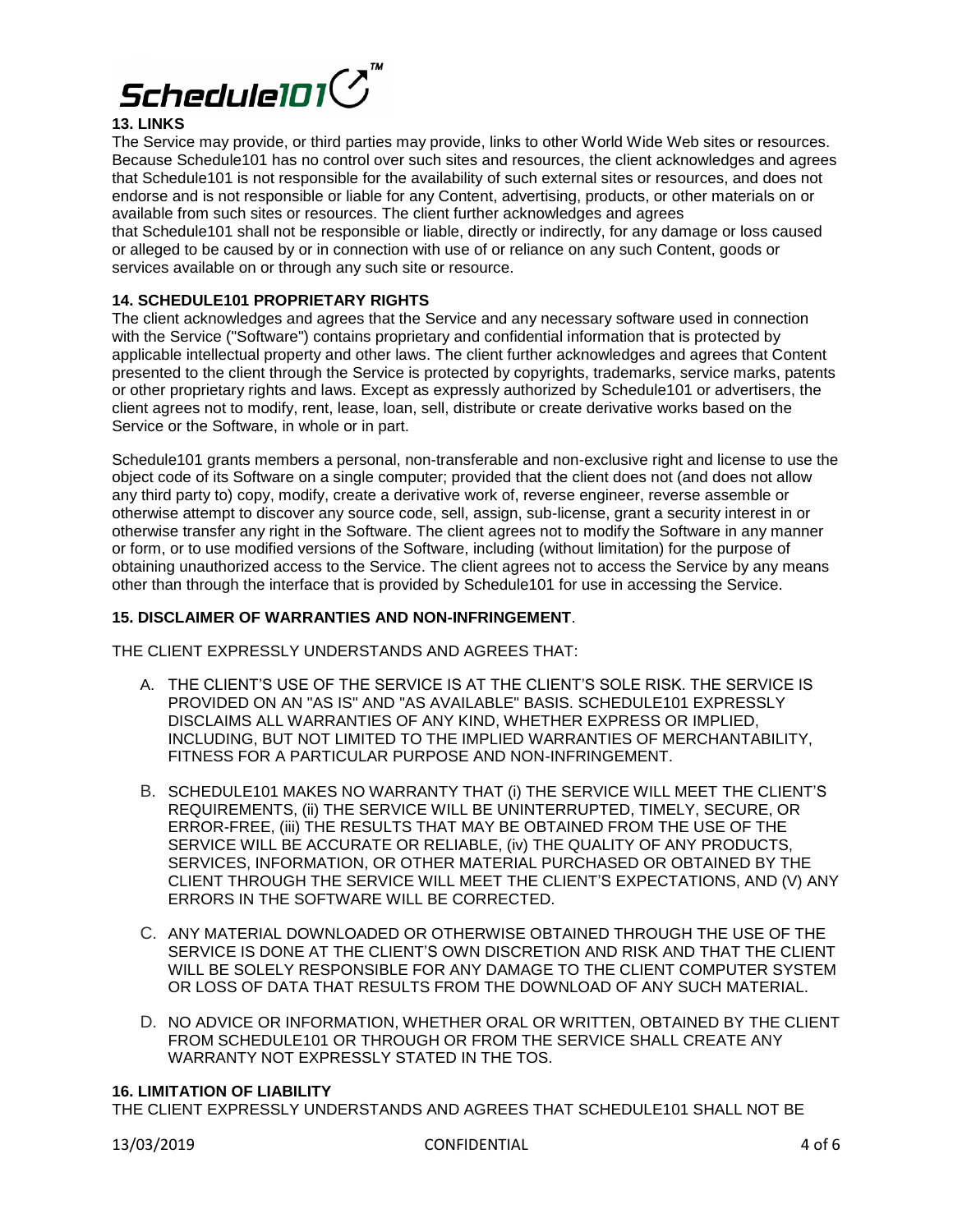# Schedule101 $\overline{C}$

LIABLE FOR ANY DIRECT, INDIRECT, INCIDENTAL, SPECIAL, CONSEQUENTIAL OR EXEMPLARY DAMAGES, INCLUDING BUT NOT LIMITED TO, DAMAGES FOR LOSS OF PROFITS, GOODWILL, USE, DATA OR OTHER INTANGIBLE LOSSES (EVEN IF SCHEDULE101 HAS BEEN ADVISED OF THE POSSIBILITY OF SUCH DAMAGES), RESULTING FROM: (1) THE USE OR THE INABILITY TO USE THE SERVICE; (2) THE COST OF PROCUREMENT OF SUBSTITUTE GOODS AND SERVICES RESULTING FROM ANY GOODS, DATA, INFORMATION OR SERVICES PURCHASED OR OBTAINED OR MESSAGES RECEIVED OR TRANSACTIONS ENTERED INTO THROUGH OR FROM THE SERVICE; (3) UNAUTHORIZED ACCESS TO OR ALTERATION OF THE CLIENT'S TRANSMISSIONS OR DATA; (4) STATEMENTS OR CONDUCT OF ANY THIRD PARTY ON THE SERVICE; OR (v) ANY OTHER MATTER RELATING TO THE SERVICE.

## **17. EXCLUSIONS AND LIMITATIONS**

SOME JURISDICTIONS DO NOT ALLOW THE EXCLUSION OF CERTAIN WARRANTIES OR THE LIMITATION OR EXCLUSION OF LIABILITY FOR INCIDENTAL OR CONSEQUENTIAL DAMAGES. ACCORDINGLY, SOME OF THE ABOVE LIMITATIONS OF SECTIONS 15 AND 16 MAY NOT APPLY TO THE CLIENT.

## **18. NOTICE**

Notices to the client may be made via either email or regular mail. The Service may also provide notices of changes to the TOS or other matters by displaying notices or links to notices to the client generally on the Service.

#### **19. TRADEMARK INFORMATION**

Schedule101 and the clients' names and the Schedule101 and clients' logos, trademarks and service marks, and other Schedule101 and clients' logos and product and service names are trademarks of Schedule101 and the clients' respectively. Schedule101's grants the client and the client, Schedule101, permission, to display or use in any positive manner, the Schedule101 marks to the client and the clients' marks to Schedule101. Schedule101 may withdraw from the client and the client, from Schedule101, this right, at any time, without notice and the client will need to comply with the Schedule101 request, and Schedule101, the same, at the client's request within a reasonable timeframe.

#### **20. MUTUAL NON-DISCLOSURE**

The "Parties" hereby agree as follows:

For purposes of this Agreement, "Confidential Information" shall mean any and all non-public information either "Party" has disclosed or may disclose to the other, including but not limited to information related to: production of legal materials, software development and design, business or software architecture, software not yet known to the public, clients or prospective clients, internal communications, events, or meetings, or any other research, development, operations, marketing, transactions, regulatory affairs, discoveries, inventions, methods, processes, articles, materials, algorithms, formulas, specifications, designs, drawings, data, strategies, plans, prospects, know-how and ideas, whether tangible or intangible, and including all copies, analyses and other derivatives thereof.

The Parties agree (i) not to disclose any Confidential Information or any information derived therefrom to any third person, (ii) to keep the Companies' Confidential Information confidential and take all the reasonable precautions to protect the confidentiality of such Confidential Information with the same degree of care with which it protects the confidentiality of its own confidential information, but in no event with less than a reasonable degree of care, and (iii) not to use any Confidential Information for any purpose whatsoever except to advance the legitimate business interests of the Companies' under written or oral instruction of the Companies' authorized officers.

All right, title, and interest in and to the Confidential Information shall remain with the originating Company or its licensors. Nothing in this Agreement is intended to grant any rights to Recipient under any patents, copyrights, trademarks, or trade secrets of Company.